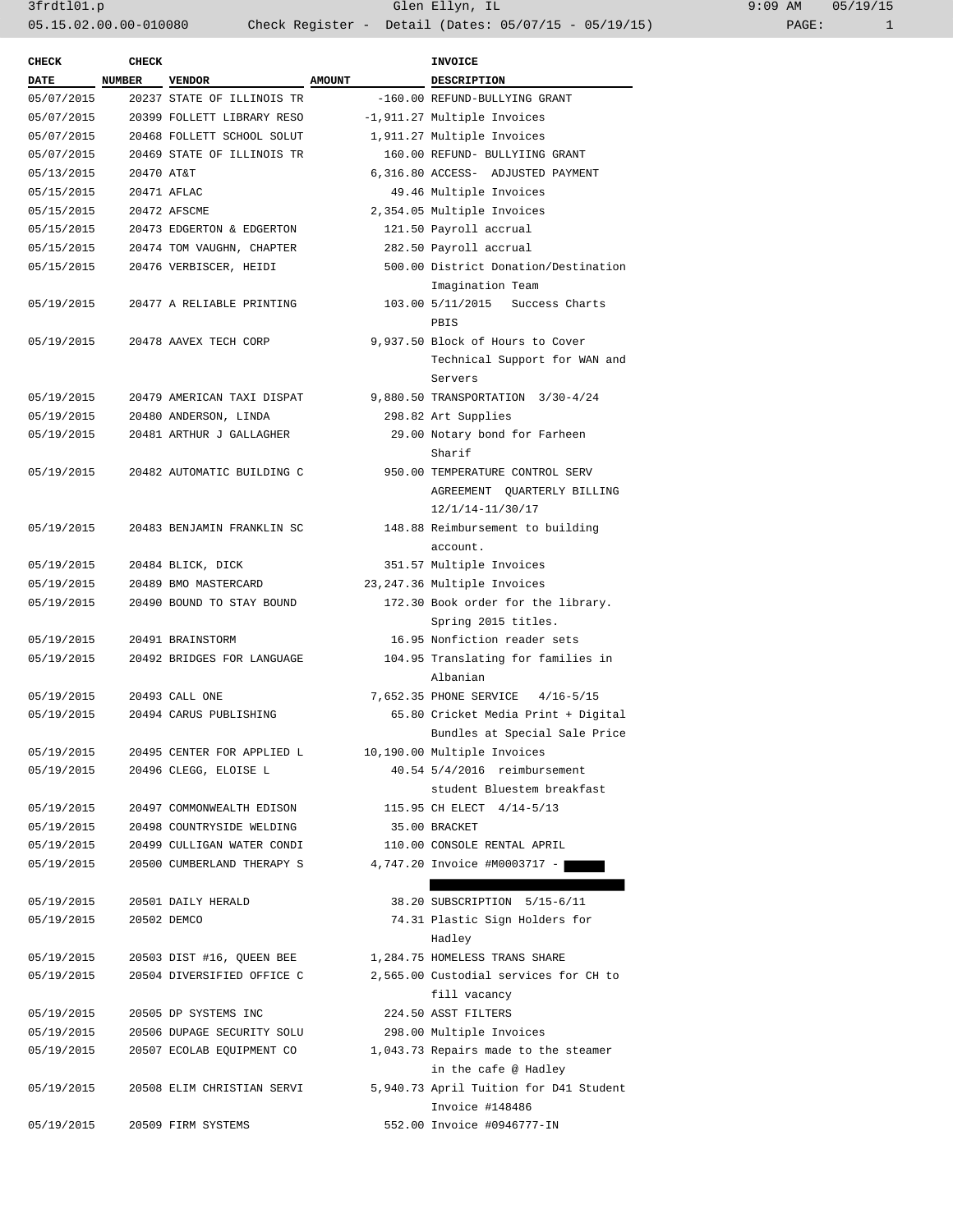| <b>CHECK</b> | <b>CHECK</b>  |                            |               | <b>INVOICE</b>                         |
|--------------|---------------|----------------------------|---------------|----------------------------------------|
| <b>DATE</b>  | <b>NUMBER</b> | <b>VENDOR</b>              | <b>AMOUNT</b> | <b>DESCRIPTION</b>                     |
|              |               |                            |               | Fingerprints for                       |
|              |               |                            |               | 04/01/15-04/30/15                      |
| 05/19/2015   |               | 20510 FOLLETT SCHOOL SOLUT |               | 689.71 Multiple Invoices               |
| 05/19/2015   |               | 20511 FOLLETT SCHOOL SOLUT |               | 1,621.46 Multiple Invoices             |
| 05/19/2015   |               | 20512 FRANCZEK RADELET & R |               | 12,899.87 Multiple Invoices            |
| 05/19/2015   |               | 20513 GLOBAL COMPLIANCE NE |               | 750.00 Global Compliance Network       |
|              |               |                            |               |                                        |
|              |               |                            |               | Invoice #5103 Unlimited                |
|              |               |                            |               | Tutorials for                          |
|              |               |                            |               | 07/01/15-06/30/16                      |
| 05/19/2015   |               | 20514 GRAYBAR ELECTRIC CO  |               | 196.03 Multiple Invoices               |
| 05/19/2015   |               | 20515 HEALTH MANAGEMENT SY |               | 55.44 Employee Assistance Program -    |
|              |               |                            |               | Invoice #20610515 for 56               |
|              |               |                            |               | employees at .99                       |
| 05/19/2015   |               | 20516 HOLLYWOOD BLVD CINEM |               | 9,960.00 Field Trip                    |
| 05/19/2015   |               | 20517 HOUSE OF GRAPHICS    |               | 966.50 Invoice# 1504110 Facilities     |
|              |               |                            |               | Task Force Postcard                    |
| 05/19/2015   |               | 20518 HUMANEX VENTURES     |               | 5,597.00 Teacher Style Profile Builder |
|              |               |                            |               | Annual Renewal Invoice #1330E          |
| 05/19/2015   |               | 20519 ICE MOUNTAIN SPRING  |               | 25.98 FG APRIL WATER                   |
| 05/19/2015   |               | 20520 ILLINOIS ASSN OF SCH |               | 98.00 Invoice#13087 Board              |
|              |               |                            |               |                                        |
|              |               |                            |               | Appreciation- Kenwood                  |
| 05/19/2015   |               | 20521 ILLINOIS DEPT EMPLOY |               | 1,744.00 Amount due for benefits paid  |
|              |               |                            |               | from $12/21/14-02/14/15$               |
|              |               |                            |               |                                        |
| 05/19/2015   |               | 20522 ILLINOIS CENTRAL SCH |               | 80,049.87 APRIL TRANSPORTATION         |
| 05/19/2015   |               | 20523 JONES, RANDY         |               | 480.50 PBL Consumables                 |
| 05/19/2015   |               | 20524 KAGAN & GAINES INC   |               | 2,479.70 Multiple Invoices             |
| 05/19/2015   |               | 20525 KHATTAB, FALASTIN    |               | 100.00 Translating for Families in     |
|              |               |                            |               | Arabic                                 |
| 05/19/2015   |               | 20526 LEARNING FORWARD     |               | 22,500.00 Learning Forward Consulting  |
|              |               |                            |               | Pathway to Achievement - May           |
|              |               |                            |               | 2014                                   |
| 05/19/2015   |               | 20527 LEN'S ACE HARDWARE   |               | 2.66 ASST HARDWARE                     |
| 05/19/2015   |               | 20528 MACGILL & CO, WM V   |               | 350.92 Multiple Invoices               |
| 05/19/2015   |               | 20529 MACNEAL SCHOOL       |               | 2,096.59 April Tuition for D41 Student |
|              |               |                            |               | Invoice #13102 Reimbursement           |
|              |               |                            |               | per diem rate decrease                 |
|              |               |                            |               | 8/26/14 to 3/31/15 Credit              |
|              |               |                            |               | Memo 13168                             |
|              |               |                            |               |                                        |
| 05/19/2015   |               | 20530 MAIL N STUFF         |               | 30.10 RUBBER NOTARY STAMPS             |
| 05/19/2015   |               | 20531 MARQUARDT SCHOOL DIS |               | 67,084.53 Food Service - April 2015    |
| 05/19/2015   |               | 20532 MENARDS              |               | 370.33 Multiple Invoices               |
| 05/19/2015   |               | 20533 METRO PROFESSIONAL P |               | 1,766.94 Multiple Invoices             |
| 05/19/2015   |               | 20534 MIDAMERICAN ENERGY   |               | 28,381.26 Multiple Invoices            |
| 05/19/2015   |               | 20535 NASCO                |               | 68.85 PE Supplies                      |
| 05/19/2015   |               | 20536 NATIONAL ASSOC FOR P |               | 100.00 Annual membership fee           |
| 05/19/2015   |               | 20537 NORTHERN ILLINOIS GA |               | 2,108.95 Multiple Invoices             |
| 05/19/2015   |               | 20540 OFFICE DEPOT         |               | 4,488.99 Multiple Invoices             |
| 05/19/2015   |               | 20541 OLIVE GROVE LANDSCAP |               | 15,108.38 Multiple Invoices            |
| 05/19/2015   |               | 20542 ORKIN LLC            |               | 399.00 Multiple Invoices               |
| 05/19/2015   |               | 20543 PARVIN-CLAUSS SIGN C |               | 128.00 Marquee Plaques                 |
| 05/19/2015   |               | 20544 PATTEN INDUSTRIES #7 |               | 1,278.00 SERV CALL- GENERATOR          |
| 05/19/2015   |               | 20545 PEARSON CLINICAL ASS |               | 1,533.00 4-14-15 BASC 2 Universal      |
|              |               |                            |               | Screener                               |
|              |               |                            |               | 1,263.05 Multiple Invoices             |
| 05/19/2015   |               | 20546 PYONE, CHO           |               |                                        |
| 05/19/2015   |               | 20547 ROSCOE CO            |               | 211.08 Multiple Invoices               |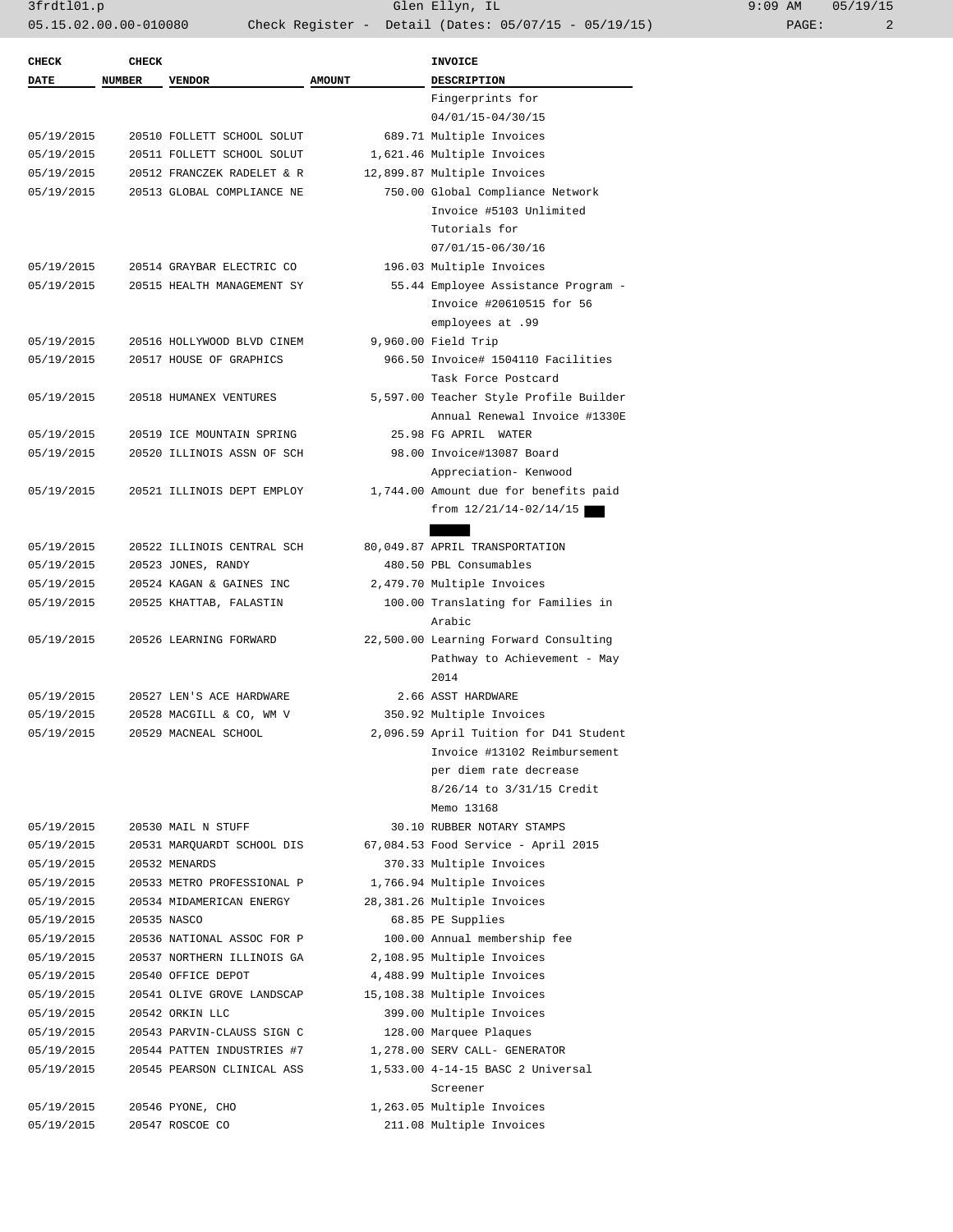| ):09 AM |       | 05/19/15 |
|---------|-------|----------|
|         | PAGE: |          |

| <b>CHECK</b>                   | <b>CHECK</b>  |                                           |               | INVOICE                               |
|--------------------------------|---------------|-------------------------------------------|---------------|---------------------------------------|
| <b>DATE</b>                    | <b>NUMBER</b> | <b>VENDOR</b>                             | <b>AMOUNT</b> | <b>DESCRIPTION</b>                    |
| 05/19/2015                     |               | 20548 SADLIER-OXFORD                      |               | 217.69 Books for Hadley 6th grade     |
|                                |               |                                           |               | lit teachers                          |
| 05/19/2015                     |               | 20549 SCHOOL SPECIALTY                    |               | 182.62 Multiple Invoices              |
| 05/19/2015                     |               | 20550 SEAL OF ILLINOIS                    |               | 7,788.24 April Tuition for two D41    |
|                                |               |                                           |               | Students Invoice #5253                |
| 05/19/2015                     |               | 20551 SECRETARY OF STATE I                |               | 10.00 Notary for Farheen S. Sharif    |
| 05/19/2015                     |               | 20552 SEPTRAN INC                         |               | 56,255.38 Multiple Invoices           |
| 05/19/2015                     |               | 20553 SHAW MEDIA                          |               | 62.52 Legal notices Invoice           |
|                                |               |                                           |               | #0415100703604/2015                   |
| 05/19/2015                     |               | 20554 SIGN IDENTITY                       |               | 101.00 Name tags and name plates for  |
|                                |               |                                           |               | new board members                     |
| 05/19/2015                     |               | 20555 SMITH, SUZANNA                      |               | 172.15 PBL Consumables                |
| 05/19/2015                     |               | 20556 SOARING EAGLE ACADEM                |               | 30,845.60 Multiple Invoices           |
| 05/19/2015                     |               | 20557 STREAMWOOD BEHAVIORA                |               | 72.00 Hospital Tutoring Services      |
|                                |               |                                           |               | for D41 Student Invoice               |
|                                |               |                                           |               | #1463                                 |
| 05/19/2015                     |               | 20558 STRECKERT, MARY                     |               | 12.00 Reimbursement                   |
| 05/19/2015                     |               | 20559 TEACHER CREATED MATE                |               | 705.02 4/13/2015 new Kdg packet       |
| 05/19/2015                     |               | 20560 TEACHERS DISCOVERY                  |               | 12.31 Incentives / End of the Year    |
|                                |               |                                           |               | Awards, Spanish/French                |
|                                |               |                                           |               | Teaching Materials                    |
| 05/19/2015                     |               | 20561 THE OMNI GROUP                      |               | 61.50 CPI 403(b) Invoice#1505-7801    |
| 05/19/2015                     |               | 20562 THOMAS, SUSIE                       |               | 17.79 PBL Consumables                 |
| 05/19/2015                     |               | 20563 TIGERDIRECT.COM                     |               | 3,160.29 Multiple Invoices            |
| 05/19/2015                     |               | 20564 TROPHY DEPOT                        |               | 141.83 Cheerleading supplies          |
| 05/19/2015                     |               | 20565 UNISOURCE WORLDWIDE                 |               | 4,501.80 Multiple Invoices            |
| 05/19/2015                     |               | 20566 UNITED STATES POSTAL                |               | 10,000.00 Summer postage              |
| 05/19/2015                     |               | 20567 VANGUARD ENERGY SERV                |               | 4,636.71 GAS 4/1-4/30                 |
| 05/19/2015                     |               | 20568 VERIZON WIRELESS                    |               | 593.78 CELL PHONES 3/27-4/26          |
| 05/19/2015                     |               | 20569 YWCA METROPOLITAN CH                |               | 9,800.00 CAPS: Invoice: Child Assault |
|                                |               |                                           |               | Prevention Program YCA of             |
|                                |               |                                           |               | Metro Chicago/Glendale                |
|                                |               |                                           |               | Heights 1 CAP Parent                  |
|                                |               |                                           |               | Workshop 64 CAP student work          |
|                                |               |                                           |               | shops                                 |
|                                |               | 05/15/2015 201400474 GLEN ELLYN EDUCATION |               | 56.92 Payroll accrual                 |
|                                |               | 05/15/2015 201400476 ILLINOIS DEPT OF REV |               | 40,136.49 Multiple Invoices           |
|                                |               | 05/15/2015 201400477 INTERNAL REV SERVICE |               | 204,901.49 Multiple Invoices          |
| 05/15/2015 201400478 T H I S   |               |                                           |               | 19,433.17 Multiple Invoices           |
|                                |               | 05/15/2015 201400479 TEACHERS RETIREMENT  |               | 110,917.10 Multiple Invoices          |
| 05/15/2015 201400480 WAGEWORKS |               |                                           |               | 5,726.67 Multiple Invoices            |
|                                |               | 05/15/2015 201400481 THE OMNI GROUP       |               | 39,660.26 Multiple Invoices           |
|                                |               | 05/15/2015 201400482 EXPERT PAY           |               | 1,613.92 Payroll accrual              |
|                                |               | 05/13/2015 201400483 MB FINANCIAL BANK    |               | 1,122.00 Purchase of 11 Master Card   |
|                                |               |                                           |               | gift cards forthe 2014-2015           |
|                                |               |                                           |               | retirees plus the transaction         |
|                                |               |                                           |               | fee.                                  |
|                                |               |                                           |               |                                       |
| 05/14/2015 201400484 REV TRAK  |               |                                           |               | 1,052.98 RevTrak - April 2015         |
|                                |               |                                           | 910,799.12    |                                       |
|                                |               | Totals for checks                         |               |                                       |